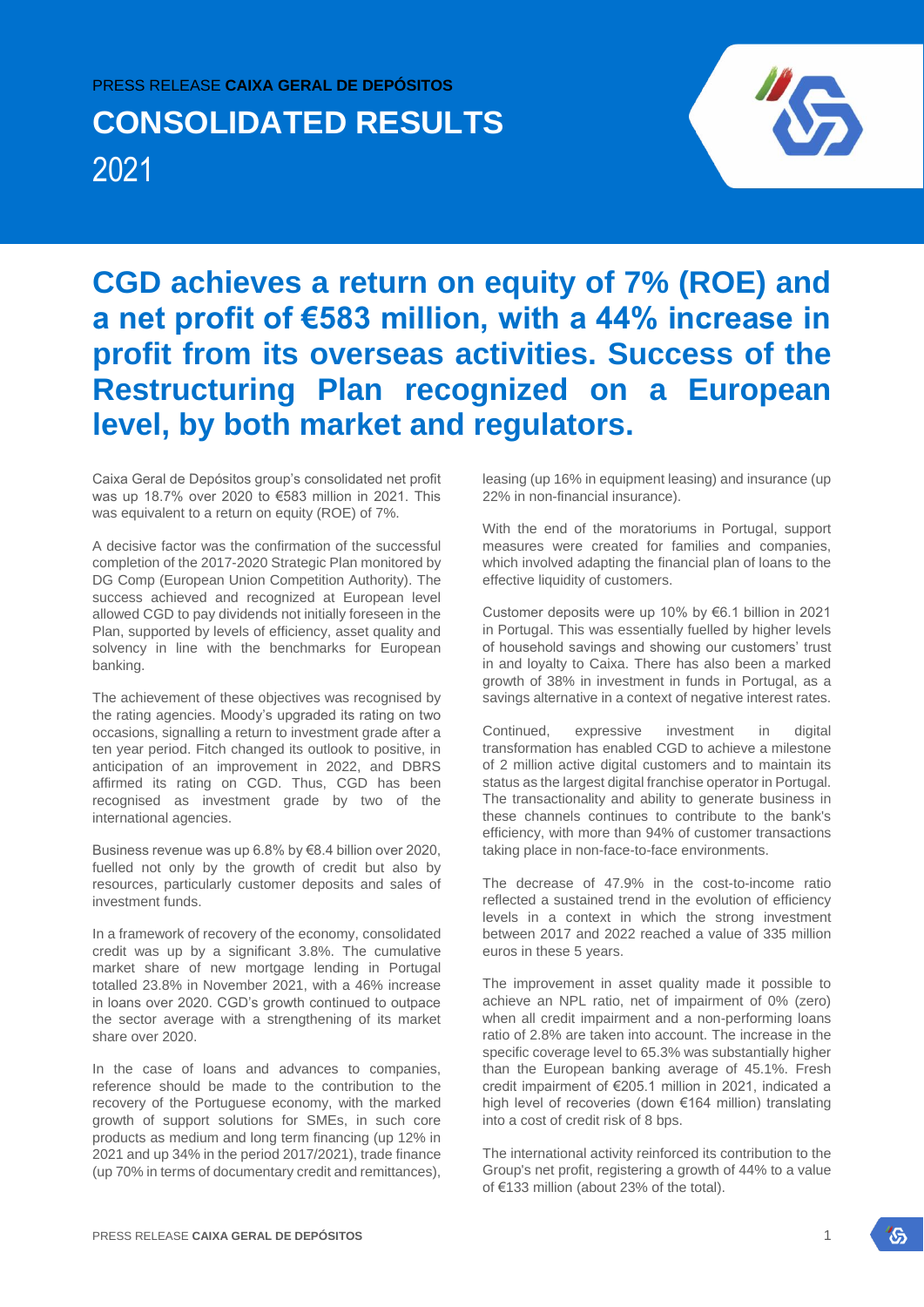In 2021, CGD was the first Portuguese bank to realise a €500 million sustainable debt issuance, at its lowest ever coupon rate for capital market issuances of 0.375%. The senior preferred debt issuance helped it to achieve the intermediate target set for the MREL ratios in January 2022.

CGD ended 2021 with a robust capital position. Its fully loaded CET1 ratio of 18.2% was well above the average for Portuguese and European banks. The Tier 1 and Total ratios, including net profit, were 18.2% and 19.7% respectively. Caixa was the 10<sup>th</sup> banking group with the lowest capital reduction among the 50 banks included in the EU stress test on the largest banks in the Single Supervisory Mechanism, in 2021.

Already in 2022, and applicable from that year onwards, the Pillar 2 requirement was set to 2%, which represents a reduction of 0.25%. The reduction of the requirement for Caixa, in a favourable trend to that registered for the sector (up from 2.1% to 2.3%), thus confirms the improvement in the Supervisor's perception of the institution's overall risk.

Also at the beginning of the year, CGD was authorised to exercise a call option on the AT1 issuance, enabling a substantial €54 million per annum reduction of costs. This will permit an annual saving of €54 million in future years, already reflected in 2022 at around €40 million across the last nine months.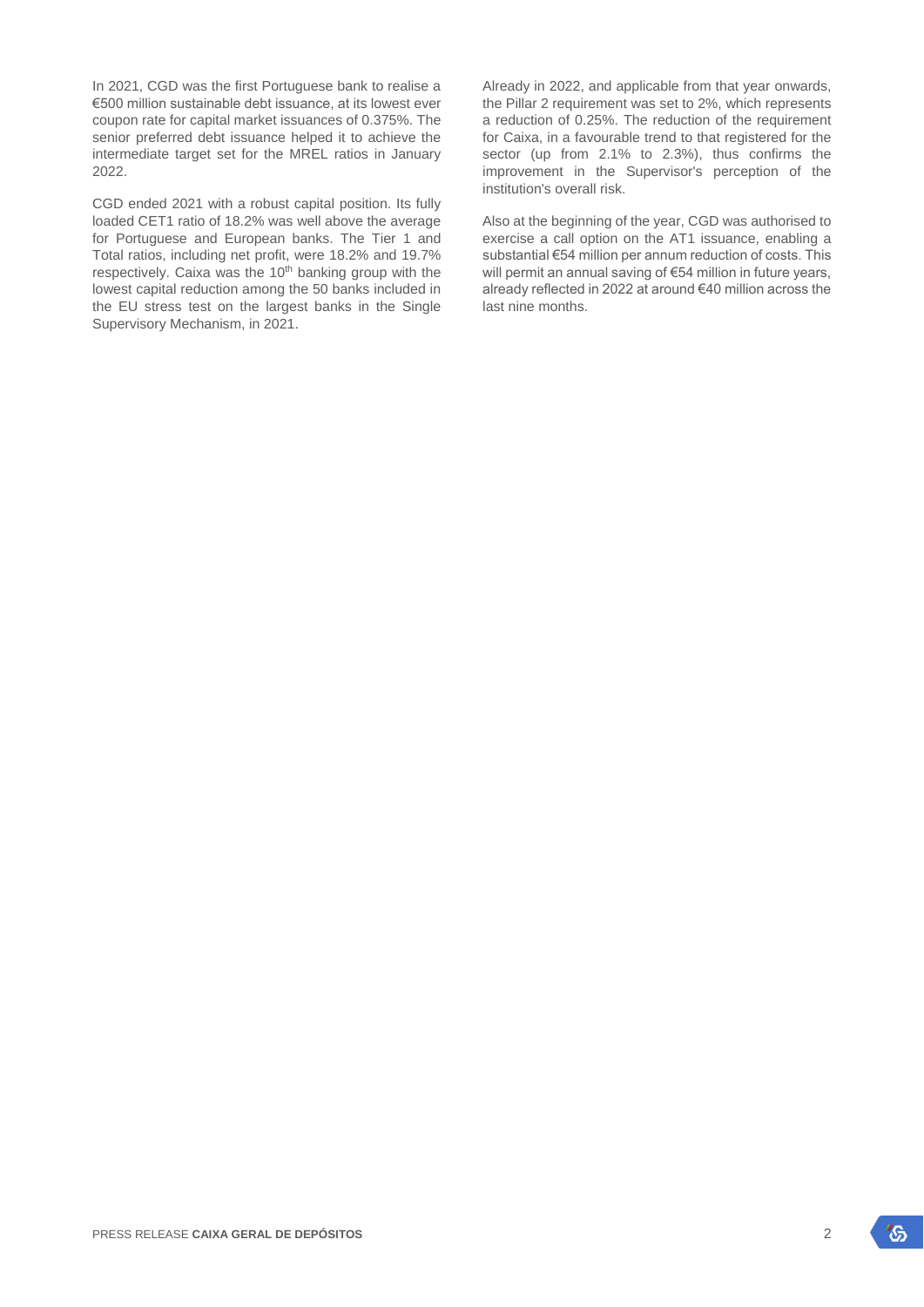## MAIN INDICATORS

| <b>CGD CONSOLIDATED</b>                                                   | <b>Restated</b> |             |
|---------------------------------------------------------------------------|-----------------|-------------|
| BALANCE SHEET AND P&L INDICATORS<br>(EUR million)                         | 2020-12         | 2021-12     |
| Net assets                                                                | 91,368          | 104,010     |
| Loans and advances to customers (gross)                                   | 50,640          | 52,498      |
| Loans and advances to customers (net)                                     | 48,369          | 50,184      |
| Customer deposits                                                         | 72,628          | 79,666      |
| Total operating income                                                    | 1,655           | 1,773       |
| Net core operating Income before impairments (1)(2)                       | 721             | 730         |
| Net income                                                                | 492             | 583         |
| PROFIT AND EFFICIENCY RATIOS                                              |                 |             |
| Gross return on equity - ROE (3) (4)                                      | 8.1%            | 10.0%       |
| Net return on equity - ROE <sup>(4)</sup>                                 | 6.1%            | 7.0%        |
| Gross return on assets - ROA (3) (4)                                      | 0.8%            | 0.9%        |
| Net return on assets - ROA <sup>(4)</sup>                                 | 0.6%            | 0.6%        |
| Total operating income / Average net assets (3) (4)                       | 1.9%            | 1.8%        |
| Employee costs / Total operating income (2)(3)                            | 29.9%           | 28.6%       |
| Cost-to-income BoP <sup>(3)</sup>                                         | 50.1%           | 42.4%       |
| Cost-to-income <sup>(2)(3)</sup>                                          | 49.9%           | 47.9%       |
| Cost-to-core income (2) (5)                                               | 54.6%           | 54.3%       |
| <b>CREDIT QUALITY AND COVER LEVELS (6)</b>                                |                 |             |
| NPL ratio - EBA                                                           | 3.9%            | 2.8%        |
| NPL ratio (net)                                                           | 0.1%            | 0.0%        |
| NPE ratio - EBA                                                           | 2.9%            | 2.3%        |
| NPL coverage - EBA                                                        | 97.0%           | 110.5%      |
| NPE coverage - EBA                                                        | 91.3%           | 99.8%       |
| NPL specific coverage - EBA                                               | 63.0%           | 65.3%       |
| NPE specific coverage - EBA                                               | 59.7%           | 61.5%       |
| Forborne ratio for loans and advances - EBA (7)                           | 3.4%            | 2.2%        |
| Coverage ratio on forborne loans and advances - EBA (7)                   | 89.2%           | 96.2%       |
| Cost of credit risk <sup>(*)</sup>                                        | 0.33%           | 0.08%       |
| <b>STRUCTURE RATIOS</b>                                                   |                 |             |
| Loans & adv. customers (net) / Net assets                                 | 52.9%           | 48.2%       |
| Loans & adv. customers (net) / Customer deposits (3)                      | 66.6%           | 63.0%       |
| (6)<br>SOLVENCY AND LIQUIDITY RATIOS (CRD IV/CRR)                         |                 |             |
| CET 1 (fully implemented)                                                 | 18.2%           | 18.2%       |
| Tier 1 (fully implemented)                                                | 19.4%           | 18.2%       |
| Total (fully implemented)                                                 | 20.9%           | 19.7%       |
| Liquidity coverage ratio                                                  | 449%            | 357%        |
| <b>OTHER INDICATORS</b>                                                   |                 |             |
| Number of branches, local extensions and corporate offices - CGD Portugal | 543             | 542         |
| Number of employees - Domestic banking and financial activity             | 6,583           | 6,383       |
| Number of employees - CGD Portugal                                        | 6,244           | 6,177       |
| Number of ATM - CGD Portugal                                              | 2,357           | 2,580       |
|                                                                           | <b>Short</b>    | Long        |
| <b>CGD RATING</b>                                                         | <b>Term</b>     | <b>Term</b> |
| Moody's                                                                   | $P-2$           | Baa2        |
| FitchRatings                                                              | B               | BB+         |
| <b>DBRS</b>                                                               | $R-2$ (high)    | <b>BBB</b>  |

Note: Indicators calculations according to glossary at:

https://www.cgd.pt/English/Investor-Relations/Other-information/Glossary/Other-versions/Documents/Glossary\_10MAY2018.pdf

(1) Net core operating Income before impairments = Net interest income incl. income from equity investments + net fees and commissions - Operating Costs;(2) Excluding non-recurring costs ; (3) Ratios<br>defined by the Bank of

 $\mathcal{E}$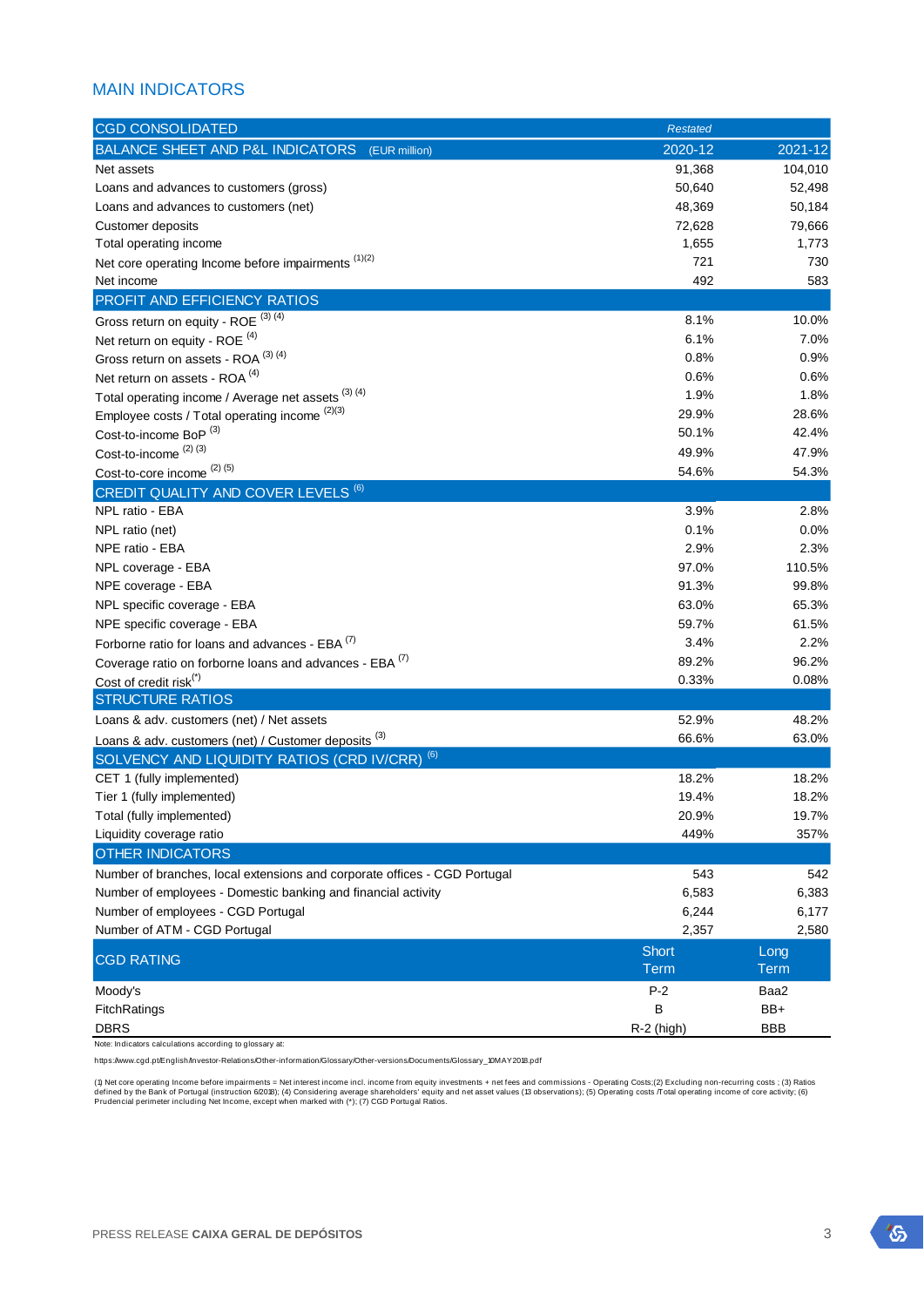## **ECONOMIC-FINANCIAL FRAMEWORK**

Global economic evolution was, once again, conditioned by the pandemic in 2021. In addition to the increase in the number of infections allied to low vaccination rates in several regions, which, on occasions, required the reintroduction of containment measures, reference should be made to the emergence of new SARS-virusCov-2 variants whose impact has contributed to continuing high levels of uncertainty on the evolution of the pandemic and effectiveness of existing vaccines. Fears over the resurgence of inflationary pressures, related not only to hikes in energy prices but also and particularly multiple constraints on the production and distribution of goods, have also triggered successive upwards revisions of inflation projections for 2021 and 2022.

There was, however, a strong recovery in global economic growth, in 2021, following the preceding year's historical contraction. According to the latest estimates of the International Monetary Fund (IMF), world economic growth last year, was 5.9%, as opposed to a contraction of 3.1% in 2020.

In the case of central banks and following the rapid, concerted action on the pandemic crisis in 2020, lasting up to the beginning of 2021, accelerating inflation required the need to initiate reductions of the extraordinary stimuli in several countries, particularly in the emerging economies. Central banks of Norway, New Zealand and the United Kingdom announced the first effective increases in reference interest rates.

According to the IMF's most recent estimate, real changes in Euro Area GDP were up from a negative 6.3% in 2020 to 5% in 2021. Recovery was slower in the case of the Southern European economies which were more affected by the pandemic on account of the more significant proportion of the tourism and leisure sector in terms of economic activity.

The Portuguese economy also recovered in 2021, in a process starting third quarter 2020. This came to a temporary halt in the first quarter last year owing to the worsening epidemiological situation. According to preliminary data from INE (Statistics Portugal), the Portuguese economy grew 4.9% in real terms in 2021, following the previous year's fall of 8.4%. The level of activity at the end of the year was still 3% lower than before the pandemic, in line with the level observed in the Euro Area.

Together with the recovery of the world economy, financial stability risks remained relatively contained in 2021. Investors, however, were more apprehensive over economic prospects across the last few months of the year, both on account of higher infection rates and greater pressure on prices, which have proven to be more persistent than initially anticipated.

In the European money market, owing to ECB support in the form of monetary stimulus packages and a more synchronised accommodative approach with other central banks, money market interest rates have trended slightly downwards to successive, historical lows across the year as a whole.

Yields on European sovereign bonds ended the year with an across-the-board increase, in a context of economic recovery and higher inflation. In spite of this, continued intervention by the ECB, together with the fiscal endeavours of governments, were fundamental factors in enabling them to remain at very low levels across the year.

The climate in terms of stock indices was one of continuous optimism across practically the whole of 2021, leading to a situation in which the indices of the main developed countries appreciated sharply, in parallel with successive historical highs.

The US dollar was the beneficiary of foreign exchange markets in 2021. The euro, in turn, was penalised by the worsening pandemic in the European Union, which required the occasional announcement of new restrictive measures on activity by several member states.

As in the previous year, the prevailing risk for 2022 is related to a worsening of the pandemic. The need to impose restrictive measures, ranging from social distancing to travel cancellations, could, inter alia, once again condition the development of the world economy, particularly in the first half year, including Portugal, which could witness higher levels of uncertainty faced by households, businesses and economic policy makers.

Inflation-related risks have been skewed upwards owing to continued uncertainty over the duration of disruptions in production and supply chains, as well as the increased transmissibility of the high prices of raw material, particularly energy goods, to final products.

Several geopolitical risk elements must also be considered. The eventual escalation between mainland China and Taiwan in Central Asia, as well as tensions between Russia, Ukraine and NATO.

The European and Portuguese banking sectors continue to face moderate risks on account of the endeavours being made over past years, with their higher levels of supervision and stronger capital ratios and liquidity buffers than before the last financial crisis.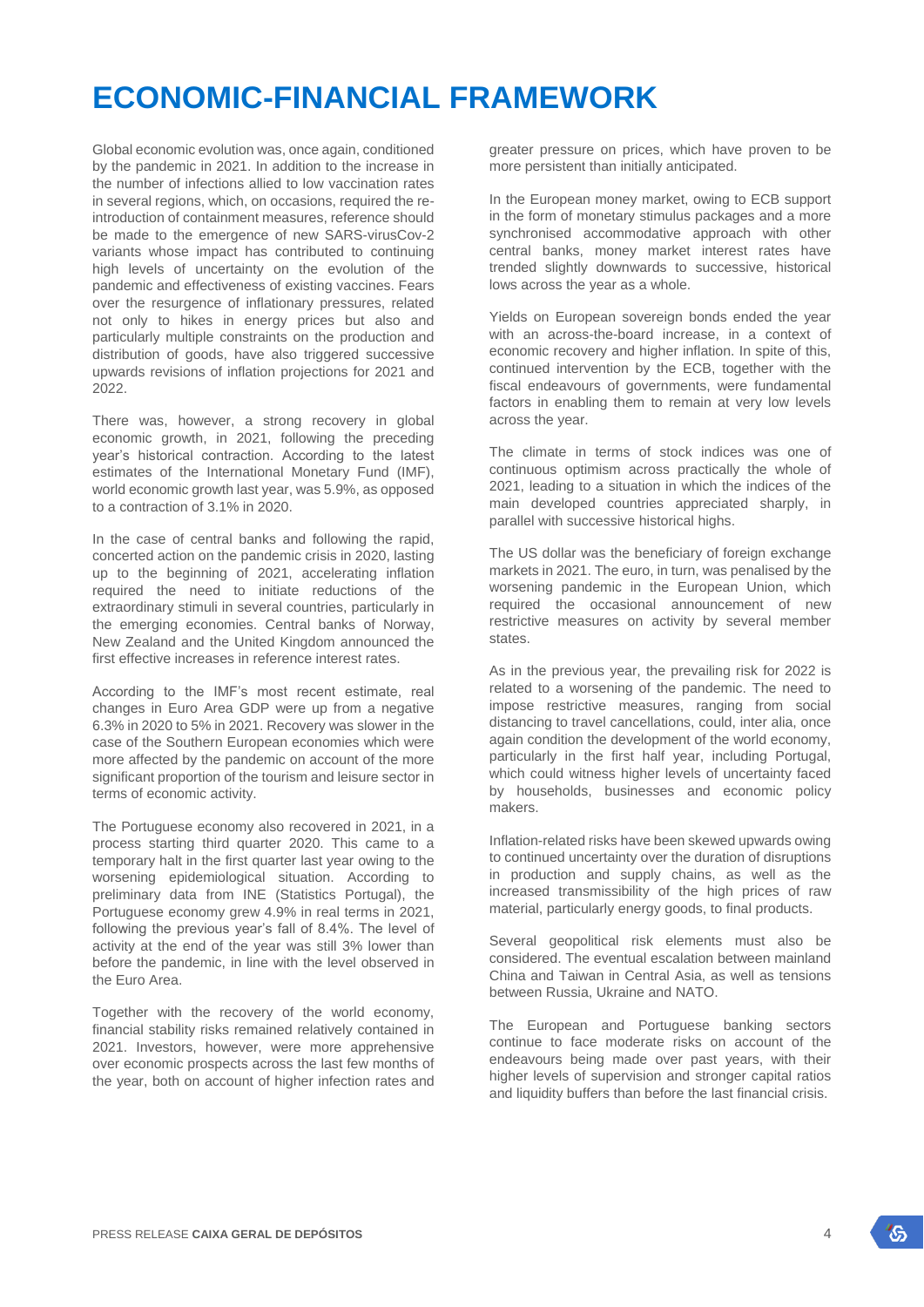## **CONSOLIDATED INFORMATION**

## RESULTS

In 2021, CGD Group's activity continued to be affected by the epidemiological situation and containment measures taken by the competent authorities. CGD posted a consolidated profit of €583.4 million in the twelve months of 2021, against a net profit of €491.6 million for the same period of the preceding year. This 18.7% increase was equivalent to a return on equity (ROE) of 7.0 %.

Despite the current economic context, CGD Group's core activity continues to show resilience.

Net interest income in 2021 was down 4.8% by €51.0 million over the same period of the preceding year, having been particularly affected by the cost of deposits in the ECB (€34 million) and by the fall in lower market interest rates, which were directly reflected in portfolio indexers, in addition to across-the-board decreases of spreads on new operations owing to a competitive market.

Net commissions were up €64.4 million over the same period of the preceding year, in Portugal and in international operations. This increase is mainly supported by commissions associated with the placement of investment funds and financial insurance, with an expressive growth of €26.0 million (up 24.2%) and, to a lesser extent, by the dynamism in new loans and the increase in transactions using various payment systems, given the progressive reopening of economic activity. This fact is patent in the 16.8% year-on-year growth in card purchases (even growing 11.1% compared to 2019), with 63% in online purchases and 172% in the average value of contactless transactions.

Net trading income also increased sharply, having reached €175.7 million, thus recording a positive variation of €125.0 million compared to December 2020. This variation was influenced by an extraordinary gain with the recovery of financial assets, in the amount of €47 million. Excluding this event, the growth in net trading income would have been €78.0 million.

This was offset by the €20.9 million decrease of other operating income over the same period 2020, essentially on account of lower gains on real estate assets.

Given the evolution of the different aggregates, CGD Group's total operating income in December 2021 was up 7.1% by €117.5 million over the same period 2020.

Operating costs also had a positive evolution, totalling 775.8 million euros at the end of 2021, down 8.8% over December 2020. This positive evolution essentially

derived from the decrease of employee costs (-15.4%). This amount includes a non-recurring impact of €77.6 million, essentially owing to the provisions adjustments associated with post-employment benefits and adjustment of the costs foreseen with the pre-retirement programme. This impact is partially offset at the level of net income under provisions. The exclusion of such nonrecurring factors would result in a slight 0.7% increase of employee costs. Additionally, general administrative costs were down 3.3% by €7.9 million owing to continued improvements in the group's operational efficiency.

The cost-to-income ratio of CGD's current activity thus demonstrates sustained efficiency, with reference levels at European level and a favorable evolution trend, notwithstanding its endeavours to accelerate its process of adapting to the constraints created by the current pandemic. The ratio of 47.9% in December 2021, compared positively with the ratio of 49.9% at the end of 2020.

In 2021, CGD's total operating income was fuelled by commercial productivity gains and cost-to-serve reductions ensured by the implementation of new business models in the form of digital channels and remote customer management operations. This led to an increase of €198.3 million (up 30.4% over the previous year) in operating profit which was also positively impacted by the evolution of impaired credit net of recoveries which was down €122.6 million over December 2020. This evolution reflects the preventive action adopted at the beginning of the Covid-19 pandemic with all customers with an indication of risk to be contacted to complete evaluation surveys and implement pre-defined measures. It was thus possible to manage in a controlled manner any deterioration in the loan portfolio and possible negative consequences resulting from credit moratoria. Owing to CGD's proactive intervention in monitoring customers subscribing to these moratoria, the impact on credit quality indicators upon maturity was low. This explains the slight decrease of €5.5 million in the provisions and impairment aggregate over the same period last year.

The impaired credit aggregate in the period under review reflects a cost of credit risk cost of 8 bps, against 33 bps for December 2020.

Income from subsidiaries held-for-sale was up €1 million over the same period last year to -€1.5 million. In turn, results from associated companies were up 28.9% by €12.8 million over the same period of the preceding year to €57.1 million.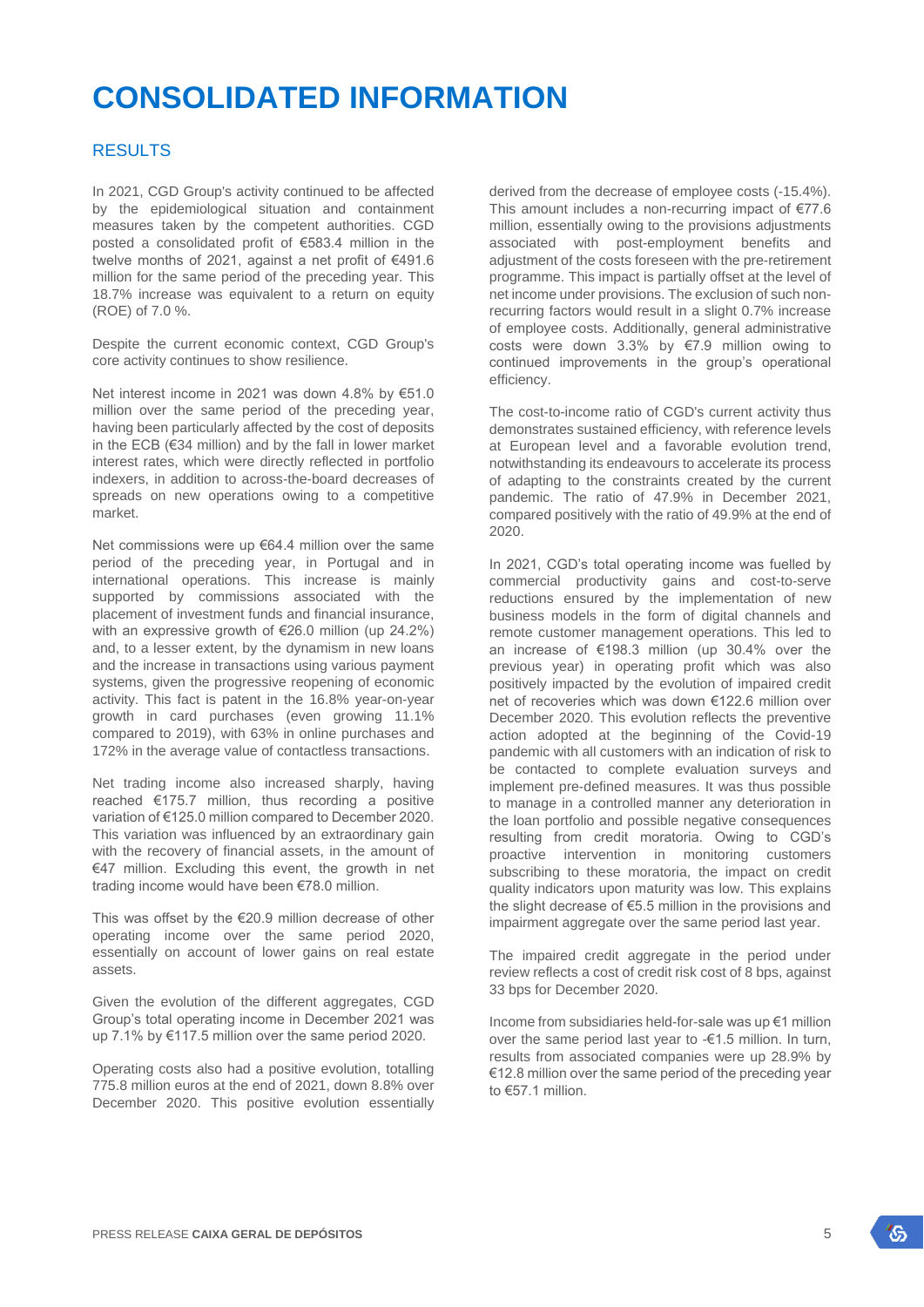### BALANCE SHEET

CGD's consolidated net assets were up 13.8% by €12,642 million over December 2020 to €104 billion at the end of December 2021. This evolution particularly derives from the increase of €12,691 million, over December 2020, in cash and cash equivalents at central banks, from resources deriving from the TLTRO programme, and from the evolution of the commercial gap arising from the strong increase in customer deposits, even taking into account the continuous increase of the loan portfolio.

Gross loans and advances to customers of €52,498 million were up 3.7% until the end of 2021.

CGD Portugal entered into 27,691 mortgage loan agreements for €3,377 million until the end of 2021. This was up 33.1% by 6,893 operations and up 45.6% by €1.058 million over the same period of 2020.

Special reference should be made this period to the 10.4% growth of general government and other, representing €325 million.

CGD achieved an 18% share of the domestic credit market in November 2021, with 15% for corporate loans and 24% for mortgage loans to personal customers.

|                                  |                 | (EUR Million) |       |        |  |
|----------------------------------|-----------------|---------------|-------|--------|--|
| LOANS AND ADVANCES TO CUSTOMERS  | <b>Restated</b> | Change        |       |        |  |
|                                  | 2020-12         | 2021-12       | Total | $(\%)$ |  |
| <b>CGD Portugal</b>              | 43,478          | 44,945        | 1,466 | 3.4%   |  |
| Corporate                        | 15,761          | 15,955        | 194   | 1.2%   |  |
| General government and other     | 3,131           | 3.456         | 325   | 10.4%  |  |
| Individual customers             | 24,586          | 25,534        | 948   | 3.9%   |  |
| Mortgage loans                   | 23,782          | 24,665        | 883   | 3.7%   |  |
| Other                            | 804             | 869           | 65    | 8.1%   |  |
| <b>Other CGD Group companies</b> | 7,162           | 7,553         | 391   | 5.5%   |  |
| <b>Total</b>                     | 50,640          | 52,498        | 1,858 | 3.7%   |  |

#### Note: Gross loans and advances to customers

Customer deposits were up 9.7% by €7,038 million over the end of 2020, essentially on account of higher levels of household savings, deriving from restrictions on consumption, as a consequence of the pandemic and respective lockdowns.

CGD retained its leading position in the national market, both in terms of total customer deposits with a November 2021 market share of 26% and personal customers' deposits with a market share of 30%.

Total resources taken from domestic activity at the end of 2021 were up 8.7% over December last year to €86,025 million. There was an increase in off-balance sheet products (+4.4%) in the same period. This increase was essentially due to the Investment Funds component, which grew €2,154 million (+44.9%), despite the negative variation of the OTRV (Portuguese

government bonds) component, totaling €1,329 million (-45.2%), consequence of the maturity of some issues.

The loans-to-deposits ratio, as a reflection of the sharp increase in deposits, totalled 63% in December 2021, in comparison to 67% at the end of 2020.

Asset quality continued to trend to improvement with NPLs (non-performing loans as defined by the EBA) down 7.4% by €171 million over December 2020 owing to the positive evolution of cured credit, recoveries, sales and write-offs components. The NPL ratio stood at 2.8% against 3.9% in December 2020. The overall volume of impaired credit resulted in a coverage ratio of 110.5% (total coverage of 135.0% including the allocation of collateral), resulting in an NPL ratio net of impairment of 0%. This evolution also reflects higher levels of impaired credit in 2021.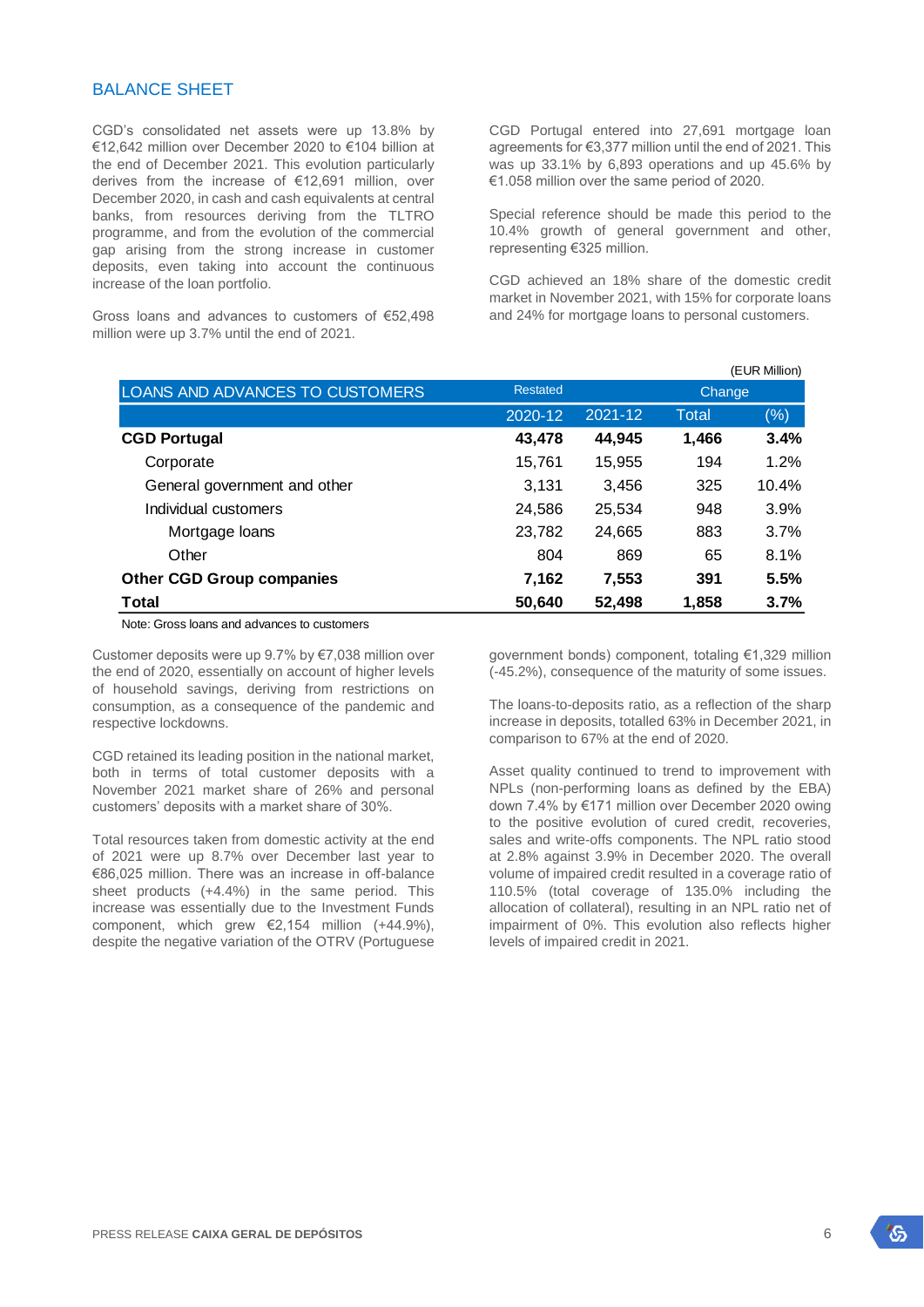|                                                    | (EUR Million)      |         |          |           |  |  |
|----------------------------------------------------|--------------------|---------|----------|-----------|--|--|
| <b>RESOURCES TAKEN</b>                             | <b>Restated</b>    |         | Change   |           |  |  |
|                                                    | 2021-12<br>2020-12 |         | Total    | $(\%)$    |  |  |
| <b>Balance sheet</b>                               | 77,263             | 89,408  | 12,146   | 15.7%     |  |  |
| Central banks' & cred instit. resources            | 2,031              | 6.745   | 4.714    | 232.1%    |  |  |
| Customer deposits (Consolidated)                   | 72,628             | 79,666  | 7,038    | $9.7\%$   |  |  |
| Domestic activity                                  | 62,668             | 68,728  | 6,060    | 9.7%      |  |  |
| International activity                             | 9,960              | 10,939  | 978      | $9.8\%$   |  |  |
| Covered bonds                                      | 1,258              | 1,259   | 1        | 0.1%      |  |  |
| <b>EMTN</b> and other securities                   | 1,230              | 1,648   | 418      | 34.0%     |  |  |
| Other                                              | 115                | 89      | -26      | $-22.4\%$ |  |  |
| Off-balance sheet                                  | 20,741             | 21,650  | 909      | 4.4%      |  |  |
| Investment funds                                   | 4,798              | 6,952   | 2,154    | 44.9%     |  |  |
| Real estate investment funds                       | 931                | 892     | -39      | $-4.2\%$  |  |  |
| Pension funds                                      | 4,435              | 4,555   | 120      | 2.7%      |  |  |
| Financial insurance                                | 7,634              | 7,639   | 5        | 0.1%      |  |  |
| OTRV Portuguese Governm. Bonds                     | 2,942              | 1,613   | $-1,329$ | -45.2%    |  |  |
| <b>Total</b>                                       | 98,003             | 111,059 | 13,055   | 13.3%     |  |  |
| Total resources (domestic activity) <sup>(1)</sup> | 79,120             | 86,025  | 6,905    | 8.7%      |  |  |

(1) Includes customer deposits, investment funds, financial insurance, OTRV and other bonds, owned by customers.

## LIQUIDITY

CGD issued €500 million in sustainable senior preferred debt on 14 September 2021 with a maturity of 6 years and possibility of early redemption in the fifth year, in the international marketplace at a coupon rate of 0.375%.

This was the first ever issuance of this type by a Portuguese bank. The funds raised were used to finance customers' credit operations in the environmental and socio-economic development domains. It is an important milestone in enabling CGD to fulfil its commitments in the sustainable financing domain, creating value for its customers and reducing the environmental impact of its activity.

In terms of Eurosystem monetary policy measures and in light of the changes of 10 December 2020

### **CAPITAL**

Consolidated shareholders' equity was up €586 million over the same period of 2020 to €9,287 million at 31 December 2021. Other reserves and retained earnings registered an increase of  $€473$  million, (up 13.9%), largely justified by the incorporation of the positive results, deducted from the dividend paid.

communicated by the Governing Council of the European Central Bank, on the third series of targeted longer-term refinancing operations (TLTRO-III), reference should be made to the fact that the European Central Bank provided CGD with funding of €2.5 billion in March 2021 and €2.3 billion in June 2021. This brought the overall amount of funding obtained from this instrument to €5.8 billion.

In parallel, CGD group increased the value of its assets with the Eurosystem collateral pool to around €16.5 billion at the end of 2021. This was up by around €2.4 billion over the same period last year. A large amount of collateral remains available together with a significant balance of cash equivalents held with the Bank of Portugal.

"Other equity instruments" of €500 million refers to the market issue of additional tier 1 funds securities, issued at the end of March 2017, which will be called in March 2022.

饧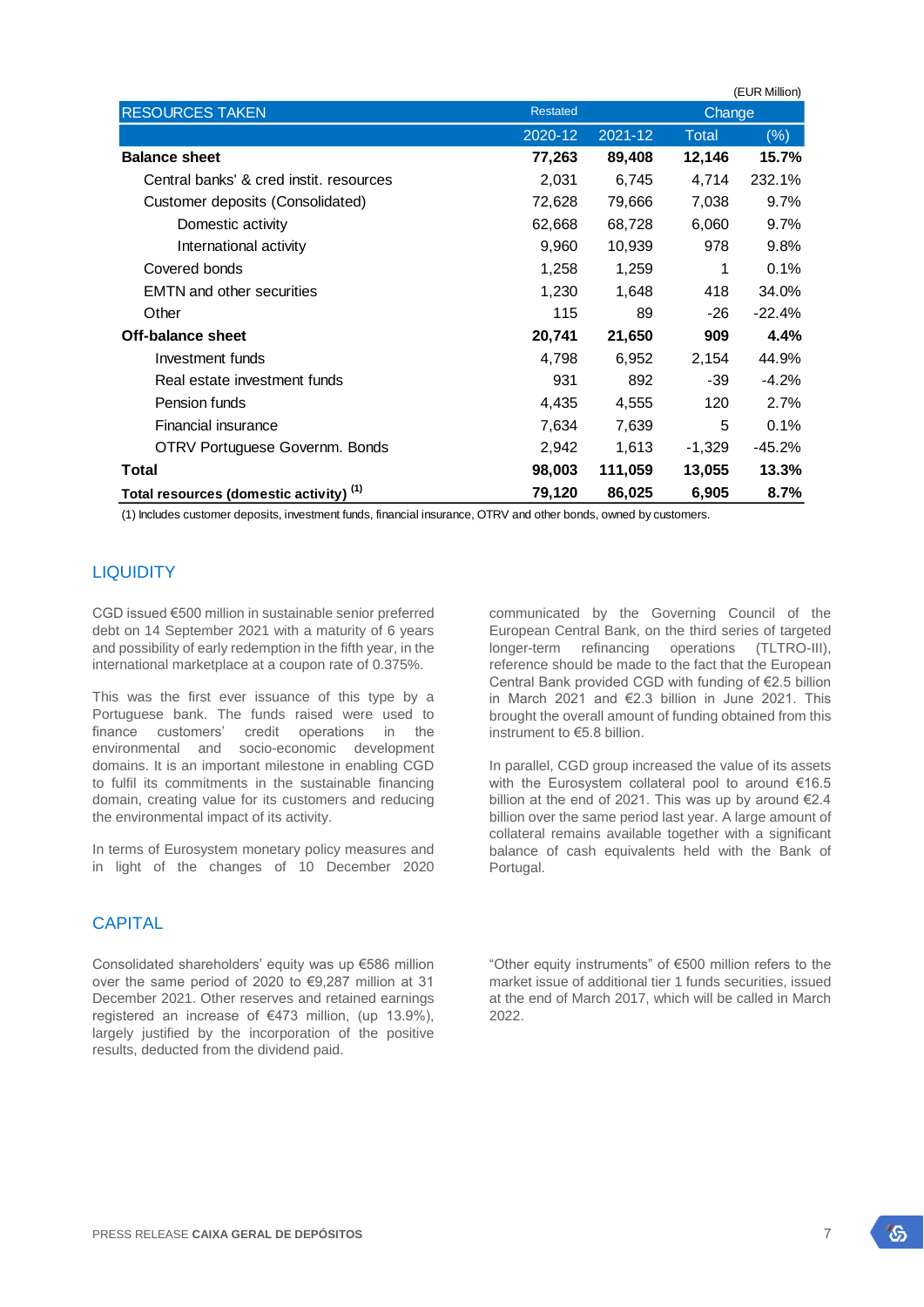|                                      |                 |         |        | (EUR Million) |  |
|--------------------------------------|-----------------|---------|--------|---------------|--|
| <b>SHAREHOLDERS' EQUITY</b>          | <b>Restated</b> |         | Change |               |  |
|                                      | 2020-12         | 2021-12 | Total  | $(\% )$       |  |
| Share capital                        | 3,844           | 3,844   | 0      | $0.0\%$       |  |
| Other capital instruments            | 500             | 500     | 0      | 0.0%          |  |
| <b>Revaluation reserves</b>          | 267             | 255     | $-12$  | $-4.6%$       |  |
| Other reserves and retained earnings | 3,394           | 3,867   | 473    | 13.9%         |  |
| Non-controlling interests            | 204             | 238     | 34     | 16.5%         |  |
| Net income                           | 492             | 583     | 92     | 18.7%         |  |
| <b>Total</b>                         | 8,701           | 9,287   | 586    | 6.7%          |  |

The fully loaded CET1, Tier 1 and Total ratios, including net income for the period and excluding the maximum distributable amount according to CGD dividend policy, were 18.2%, 18.2% and 19.7% respectively, meeting CGD's current capital requirements. These ratios, above the Portuguese and European average, show CGD's robust and adequate capital position. Applicable from that 2022 onwards, the Pillar 2 requirement was set to 2%, which represents a reduction of 0.25% compared to 2021, thus reflecting an improvement in the Supervisor's perception of the overall risk of the institution.

### MREL

CGD was informed of the Single Resolution Board's decision to revise its MREL (minimum requirement for own funds and eligible liabilities) requirements under the European Banking Resolution Directive (BRRD2), in first half 2021. Starting 1 January 2024, CGD's own funds and eligible liabilities must be equivalent to 25.58% of total risk-weighted assets (including a combined buffer requirement of 3.5%) and a total leverage exposure of 6%.

Pursuant to the interim requirement, from 1 January 2022, the amount of own funds and eligible liabilities to be held is equivalent to: 23.13% of total risk-weighted assets (including a combined buffer requirement of 3.5%) and a total leverage exposure of 6%.

## RATING

During the month of September, 2021, Moody's Investors Service upgraded again the rating of senior long-term debt of CGD one notch, from Baa3 to Baa2, and shortterm senior debt, including commercial paper, from P-3 to P-2. The outlook remained as Stable.

At the same time, the long term senior non preferred debt rating was also upgraded one notch, from Ba1 to Baa3, raising it to investment grade. The short and long term ratings of deposits were raised to Baa2 and P-2, respectively, the same level as the Republic of Portugal.

These upgrades are a consequence of the upgrade of the Baseline Credit Assessment rating from ba1 to baa3 placing the "intrinsic" rating at an investment grade level. In its review, Moody's highlights that this evolution is a consequence of the successful delivery of the 2017-2020 In September 2021, CGD issued senior preferred debt, in the amount of 500 million euros, with a maturity of 6 years and with the possibility of early repayment at the end of the 5th year, and a coupon of 0.375%, the lowest ever achieved by CGD in capital markets. This issuance is part of the Funding Plan, to be executed until the end of 2023, defined to comply with the MREL requirements set by Banco de Portugal, in accordance with the decision of the Single Resolution Board and assures compliance of the interim binding target for January 2022.

The MREL requirement resolution is based on current legislation and is subject to a review by the supervisor in due course.

Strategic Plan, reflected on CGD's capital level and asset quality indicators, further pointing out the enhanced profitability and liquidity. With this upgrade, CGD's rating has now been raised two notches by Moody's in 2021.

In October, Fitch Ratings affirmed CGD's IDR (Issuer Default Rating) and its senior long-term debt ratings at BB+, changing its outlook from Negative to Positive, maintaining a prospect of a future rating upgrade.

The revised outlook reflects CGD's resilience and improved asset quality, stable profitability during the pandemic period, and enhanced capital ratios. Also, although Fitch considers that there are risks to the evolution of the Portuguese economy in the short term, they are now lower than initially expected.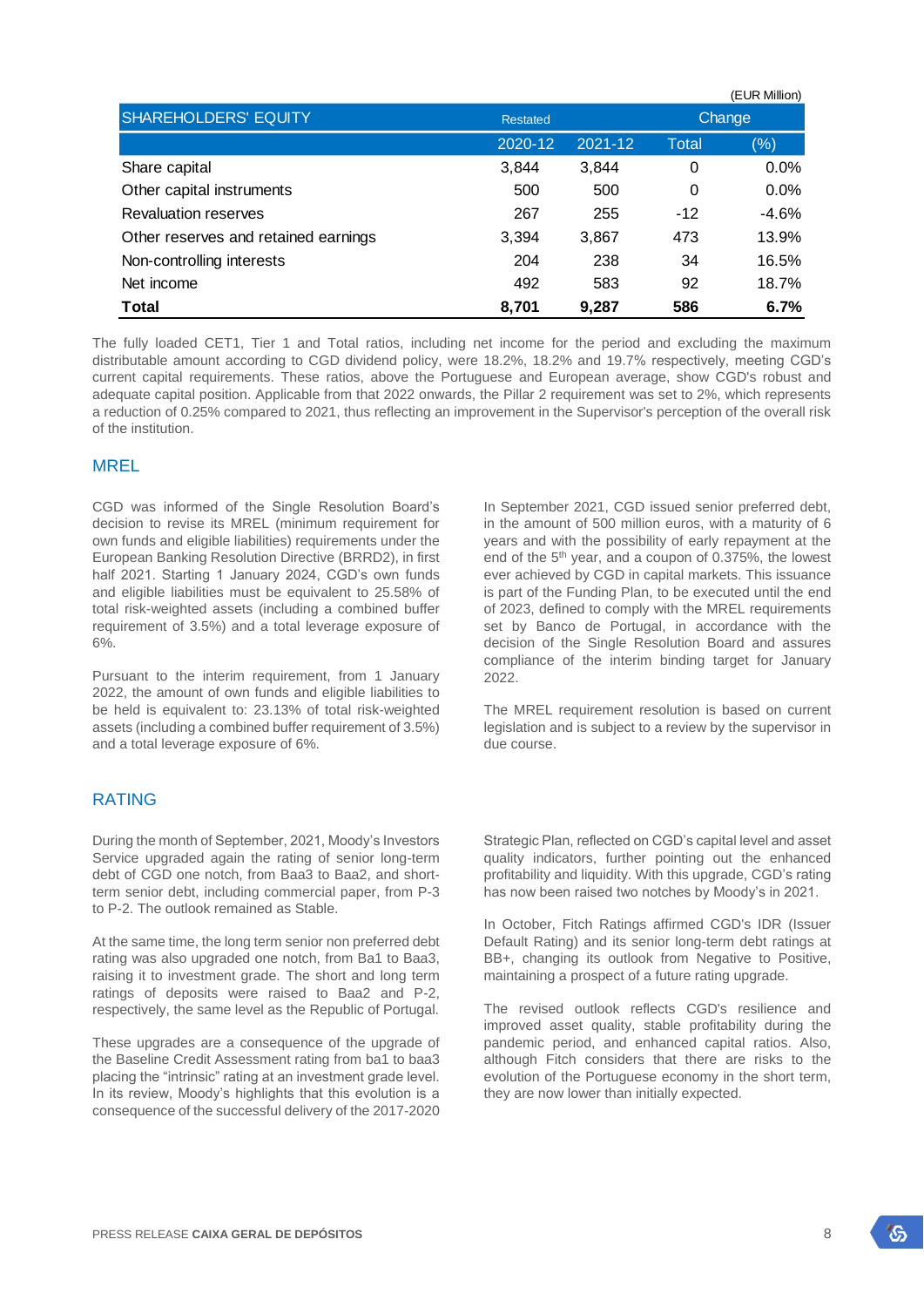### RELEVANT EVENTS

## Strengthening of measures to minimise the impact of Covid-19 on corporate and personal customers and protection of employees

Owing to the continuation of the Covid-19 pandemic, measures to protect personal and corporate customers were maintained and strengthened in the following government lines of credit:

Companies - The offer was targeted to meet the specific needs of business customers. Particular reference should be made to the following in the last quarter:

An enhanced offer with the provision of new lines benefiting from an EIF guarantee: Caixa Invest Consolidação to meet the needs of companies aim to consolidate their loans for the purposes of mitigating any defaults.

New Linhas Retomar Refinanciar and Retomar Mais Liquidez government economic support lines backed by mutual guarantee companies.

Strengthening of customer ties with an additional 20 thousand Contas Caixa Business in 2021.

#### Innovation and digital transformation

Caixa consolidated its leading position as the Digital Bank of Portuguese citizens, in 2021, with significant growths in numbers of active digital customers and remote business operations.

At the end of 2021, in Portugal, the milestone of 2 million personal and corporate digital customers was passed and 1.3 million mobile customers, up 12% and 21% respectively, over the same period last year.

The app channel is already responsible for 77% of accesses to the Caixadirecta Service and has grown 21% in terms of the number of active users, which already totals 1.23 million.

The strong growth in digital business across the year was clearly visible in terms of online subscriptions for products and services. Reference should be made to PPR (retirement savings plans) subscriptions (up 779%); online personal loans (up 196%); investment funds subscriptions (up 69%) and credit cards agreements (up 50%), which have evolved significantly over the same period last year. Reference should also be made to the 159% growth of factoring and confirming operations in the corporate segment.

In remote Customer management the emphasis continued to be on innovation aimed at improving commercial productivity and in the Contact Centre there was continued investment in projects, such as the Virtual Assistant, which allows customers to interact and perform operations using natural language, ensuring an automatic response to their requests in a human voice and conversational context. A new interaction channel for university customers has also been implemented on

Caixa approved credit limits on around 110 thousand customers for companies via its new business platform solution, aimed at simplifying credit.

Sales of European funds via Oferta Caixa PRR/Portugal 2030 provide benefits and a new digital platform for European funds.

Personal customers - Oversight of personal customers approaching the end of a moratorium, providing information and evaluating the application of any additional measures, in cases which a customer's situation with regard to the original application remains unchanged. Close oversight of customers has enabled defaults to be controlled.

Measures for the protection and safety of customers and employees on the branch office network have been adapted in line with the regulations and guidelines in force at any point of time, ensuring that around 99% of branch offices are operational across the year.

WhatsApp, enabling a closer relationship with this segment, whose management is fully remote.

The Caixadirecta service continued to evolve, expanding its online range of products and services, with new options in terms of credit card agreements, personal loans and even a feature enabling personal data to be updated.

The Caixadirecta app, with its focus on improving the customer experience, has also evolved. It is now possible to activate cards, make additional PPR payments, apply for credit cards and authenticate online purchases made with cards, making operations even more secure.

Caixa's Digital Assistant which now has a new interface and is available in English, has already registered more than 4 million conversations with customers and has unlocked 400 thousand accesses to the Caixadirecta Service. This natural language voice-based solution, available on the Caixadirecta app, 24 hours a day, 7 days a week, has proven itself to be an essential tool for simplifying customers' day-to-day financial management and in supporting exits from moratoria, helping to compile critical information to assess situations involving potential financial stress.

The DABOX app continues to be the open banking leader in Portugal, with a market share of 31% (according to fourth quarter data from the SIBS API Market) and already has 23 entities available.

This solution, which now has new savings options, such as the "Money Box" and "Saving Goals", which permit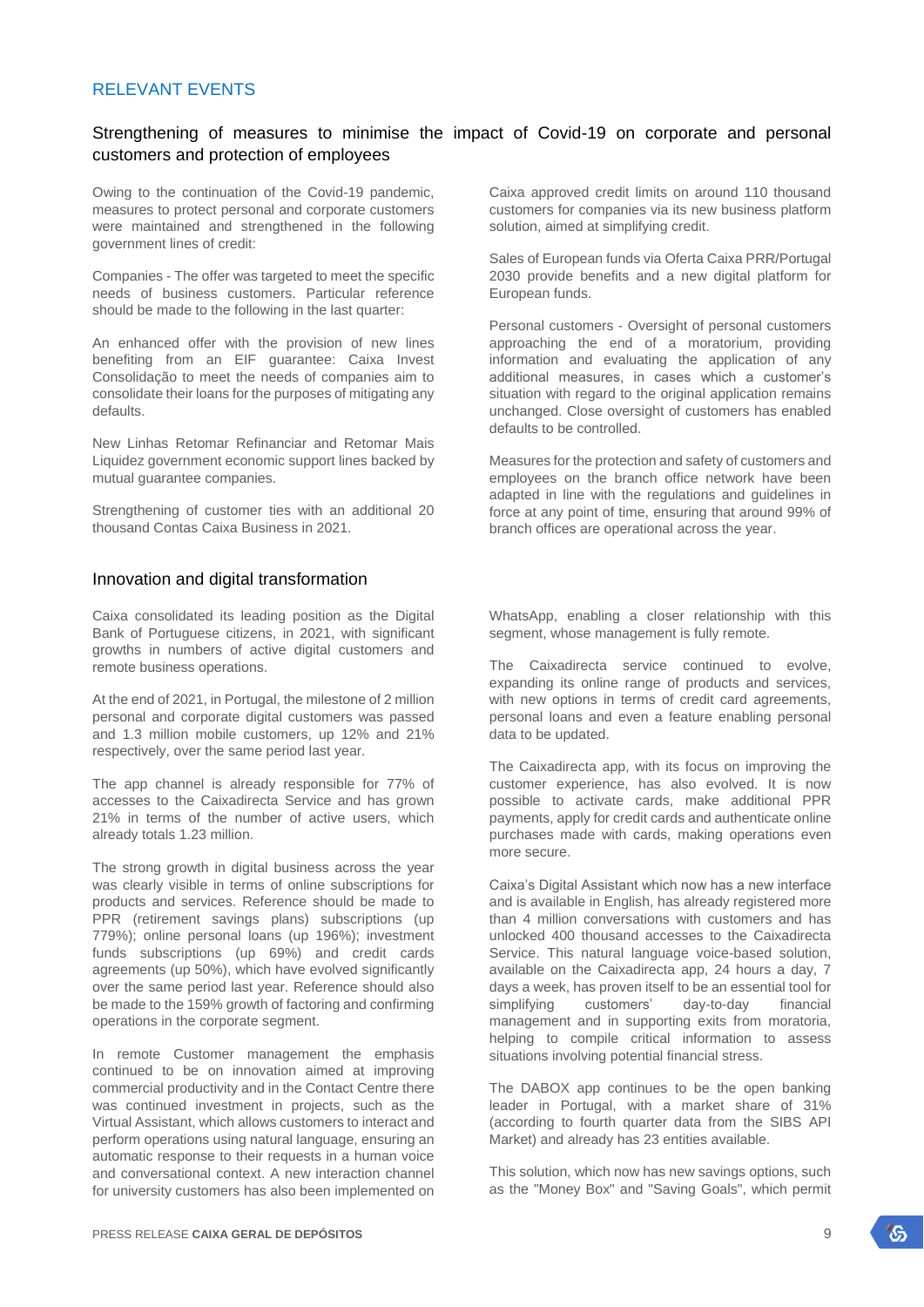consultations of "Recurring expenses" and aggregates credit cards, already has 86 thousand active users, of which 36% are customers of other banks.

Our commitment to the digital area has fuelled an 18% increase in accesses to the Caixadirecta Service (in comparison to the same period last year) and has registered a new maximum of more than 1.3 million accesses by more than 610 thousand customers in a single day.

Caixa's website continued to be the leading banking site in Portugal, with an 83% lead in unique visitors over the second placed bank, according to the results of the netAudience study of December 2021.

In terms of social media, the bank's various profiles have more than 500,000 followers on the networks on

which it has a presence (Facebook, Linkedin, Instagram and Youtube). This was up 35% over the same period last year.

Caixa has also strengthened its position as a sustainable, inclusive bank and is a member of the EUSOUDIGITAL programme as a Social Investor. This initiative, promoted by the Movement for Active Digital Use (MUDA), aims to promote the digital literacy of 1 million adults in Portugal by the end of 2023, based on the development of a national network of thousands of volunteers in more than 1,500 spaces, nationwide. Reference should also be made to Saldo Positivo, Caixa's financial literacy portal, which continues to merit the preference of Portuguese citizens (whether or not CGD customers) and which registered an average of more than 430 thousand monthly visits this quarter (up 116% over the same period 2020).

### Enhanced value proposals and customer service levels

Caixa strengthened its lead of the cards and means of payment business (having issued around 4.6 million bank cards), improving its value proposal and strengthening its customers' loyalty and ties and Caixa's profitability. The lifting of lockdown restrictions has resulted in a very marked and positive relaunch of economic activity and resumption of consumer spending.

Reference should also be made to the following at the end of 2021, online purchases up by around 63% and growth of around 172%, in the average daily value of purchases using contactless technology, over the same period last year;

A favourable 21.9% increase in average card market share with an increase in the number of cards with the Credit card agreements in 2021 were up 64% over the 2019 total.

Caixa continued to focus on innovation and technological evolution in its promotion of digital solutions such as the Google Pay, Apple Pay and Swatchpay! services, in its clear creation of value for customers, strengthening the strategic positioning of Caixa's means of payments offer, whose technological architecture integrates new agile, simple and safe payment systems.

## Service Quality Assessment

According to the Brand Score 2021 study the assessment of Caixa's brand reputation was highly positive as regards the attributes considered essential to the bank's sustainability (trust, financial strength, governance, ethics and transparency) with the recognition of and preference for the Caixa brand having been reaffirmed by customers and the population in general.

In 2021, based on the evaluation of our customers, Caixa improved its score as measured by brand indicators, particularly in terms of "Financial Strength"

and "Trust", as the indicators with the highest rise. In the banking context, the Caixa brand leads in the evaluation of the "Relevance in the Sector" indicator, which reflects the recognition of the bank's importance in the financial sector as well as being the banking brand with the greatest appeal to new customers.

According to the Brand Score 2021 study, Caixa has an outstanding CEO in terms of leadership of the Brand Recognition and Credibility of the Executive Presidents of Banks indices in Portugal, the highest in recent years.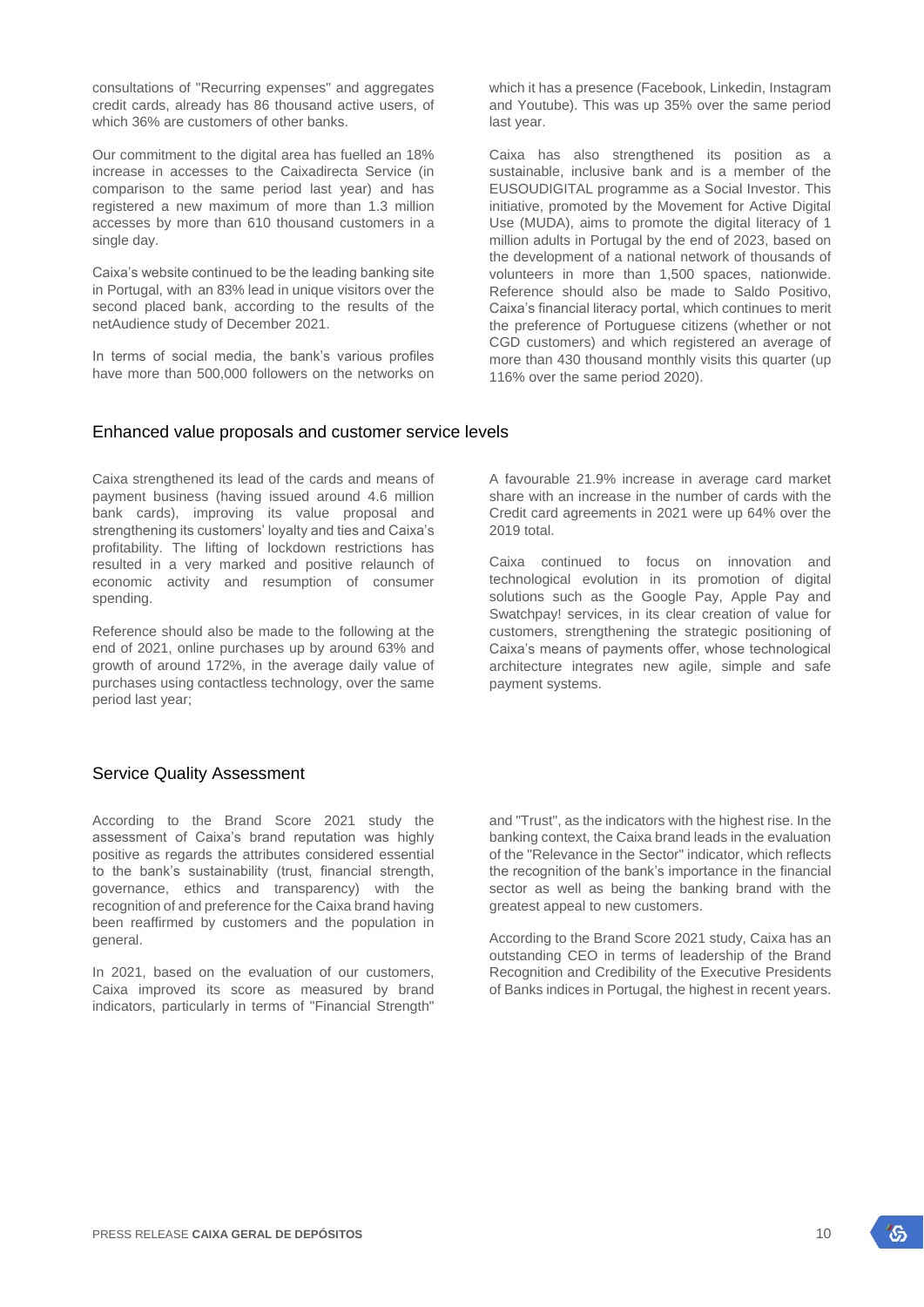## **Sustainability**

The sustainability strategy for the period 2021-2024 is indicative of Caixa's ambition to become a leader in sustainable financing in Portugal, supporting the transition to a low carbon economy and financing projects with a social impact on people's lives, based on five strategic action areas:

- Sustainable and inclusive funding.
- Climate risks management.
- Equity, digital and financial Inclusion.
- Transparent governance models.
- Disclosure of sustainability information.

2021 was marked by significant evolution in pursuit of Sustainability Strategy 2021-2024 objectives and the development of a business model taking ESG (environmental, social and governance) factors into account.

#### **Environment**

In the sphere of its sustainable financing strategy, Caixa issued €500 million of senior preferred debt in the national and international marketplace. The funds raised are intended to finance several sustainable projects that, inter alia, promote energy efficiency and job creation in less favoured areas.

Caixa was also the 1st bank in Portugal to develop an ESG rating model for its customers in all business sectors, whose results impact sustainable financing strategies and support the transition to a low carbon, inclusive economy.

Caixa was distinguished as one of the leading companies in the fight against climate change in Europe, according to the "Europe's Climate Leaders 2021" ranking published by the Financial Times and was distinguished by CDP with a leadership rating (A-) in the Climate Change 2021 questionnaire. This result ranks Caixa above the global average (B-) and above the financial sector average (B).

Considering that transparency in the reporting of sustainability information is highly relevant to stakeholders, Caixa has published a position paper that publicly demonstrates its position on climate action and as a promoter of sustainable financing.

#### **Social**

Caixa's community engagement policy aims to consolidate its position as a socially responsible bank, focusing its action, inter alia, on innovation in financial supply, financial education, social entrepreneurship and

response to social emergencies, based on an internal and external approach.

In the corporate volunteering sphere, Caixa organised its Volunteering Day for the third consecutive year on 10 April, to coincide with its 145th anniversary. Around 150 employees were involved in various nationwide voluntary actions as part of this initiative, providing support to 24 institutions and collecting around 3 tonnes of food.

In a period marked by the impacts of the pandemic and in which social inequalities tend to worsen, Caixa, together with 9 banks and more than 30 companies operating in Portugal, mentored a solidarity initiative focusing on food support for the most vulnerable families during the current crisis. The #TodosJuntos ("All Together") solidarity campaign raised more than €2.5 million for the purchase of staple foods and urgent medicines.

Caixa was also one of the social investors in the EPIS – Entrepreneurs for Social Inclusion grants that aim to distinguish good digital education practice and the academic merit of young people in pursuing their secondary and higher educational studies in a pandemic. This support includes grants for underprivileged students in secondary and higher education and donations of computer equipment.

Caixa's Goods Donations programme and its contribution to mitigating inequalities in access to education has been strengthened, through its donation of 677 computers to be distributed to needy students who have been identified by school groupings and social entities nationwide. The equipment is donated in the form of a partnership with Student Keep which receives and reconditions these items of equipment and ensures that they are fully operational.

#### **Governance**

CGD recognises the importance of equality and nondiscrimination between women and men, not only as societal structuring values but as decisive factors in creating value for the company. CGD's gender equality plan for 2022, comprising 119 continuity initiatives, is committed to implementing an additional 9 measures aimed at reinforcing responses in various areas of the plan.

In December 2021, with the appointment of Caixa's new Board of Directors, with an increase in female representation, progress was made in reducing gender inequality.

## Prizes and distinctions

Over the course of 2021, the following awards and distinctions were awarded relating to CGD Group's activity in retail and digital banking and fund management:

- CGD CEO Paulo Macedo elected "Personality of 2021 Human Resources"
- CGD "Best Bank" in Portugal 2020 for the 7th consecutive year, EMEA Finance magazine, in the sphere of its annual Europe Banking Awards 2020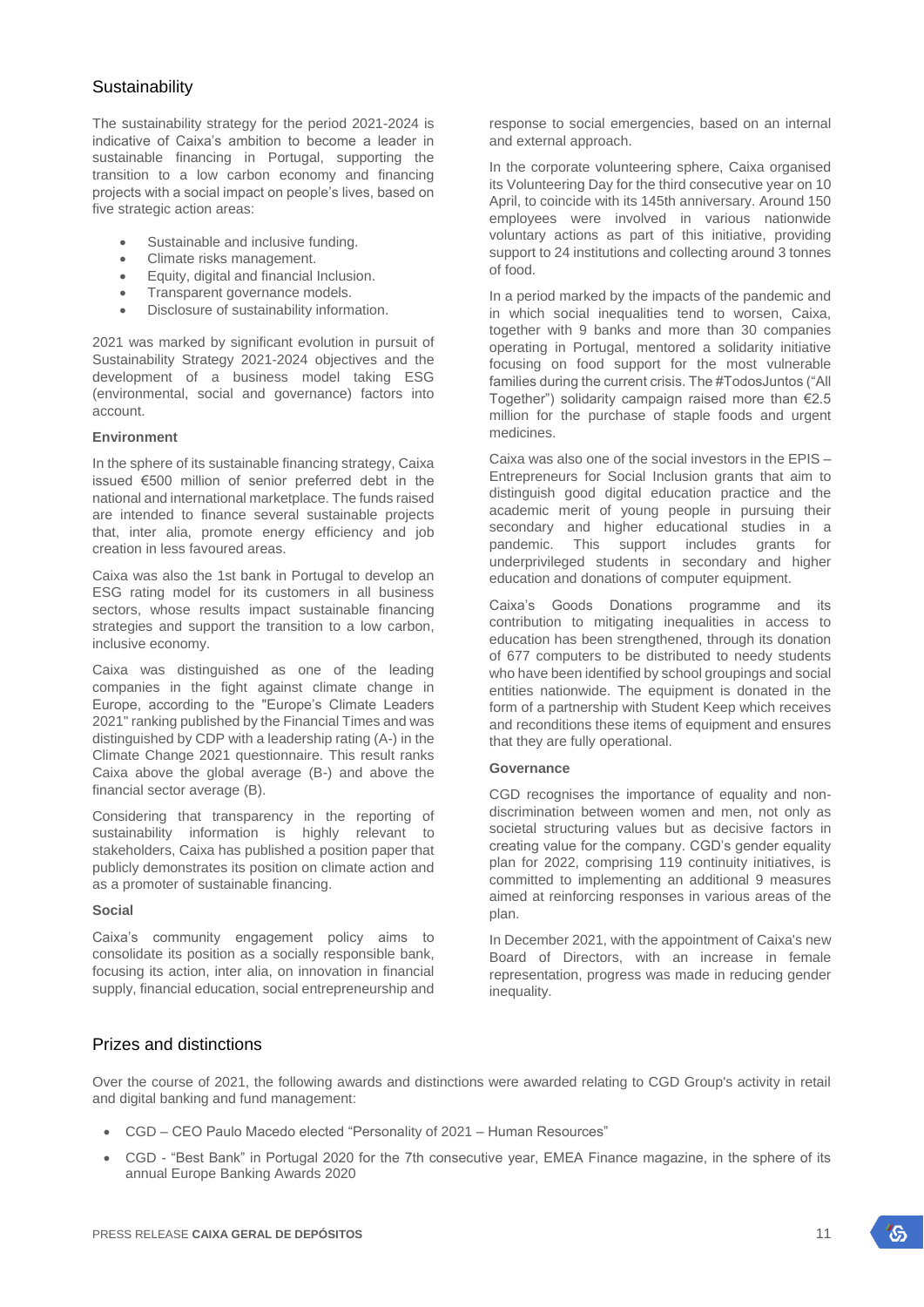- CGD Bank Nº1 in Portugal (rose 14 positions compared to 2019) in the Top 500 Banking Brands 2020 ranking The Banker Magazine
- CGD Most valuable Portuguese bank brand | Top 500 Banking Brands 2021 The Banker Magazine
- CGD First Portuguese Bank in the world's top, in Tier 1 capital The Banker Top 1000 World Banks 2021, with a rise in the world ranking from 179th to 174th
- CGD "Best Bank" Digital Banking Services Portugal 2021 | Global Banking and Finance Awards
- CGD App DABOX Most Innovative Mobile Savings App Portugal 2021 | Global Banking and Finance Awards
- CGD Digital Assistant of Caixadirecta app Most Innovative Retail Banking App Portugal 2021 | Global Banking and Finance Awards
- CGD Digital Assistant of Caixadirecta app Best Mobile Payments Initiative (Highly Commended) Awards dos PayTechaAwards
- CGD Saldo Positivo Best CSR Initiative Portugal 2021 in Corporate Social Responsibility (CSR) category | Global Banking and Finance Awards
- Caixa Gestão de Ativos − Best National Global Bond Manager − Morningstar Awards 2021 received for the 4th year and encompassing its global funds offer
- Caixa Gestão de Ativos − Best National Bond Manager − Morningstar Awards 2021, awarded for the 7th consecutive year
- Caixa Ações Líderes Globais | Best Open-Ended Equity Mutual Fund, award by Jornal de Negócios / APFIPP
- Caixa Ações Europa Socialmente Responsável | Best Open-Ended Equity Mutual Fund, award by Jornal de Negócios / APFIPP
- Caixa Seleção Global Arrojado | Best Open-Ended Mutual Fund, distinção do Jornal de Negócios / APFIPP
- Most Effective Business Transformation Programme in Customer Service | Remote Management of Caixa in the European Top 3 awarded by ECCCS Awards 2021 (European Contact Centre & Customer Service)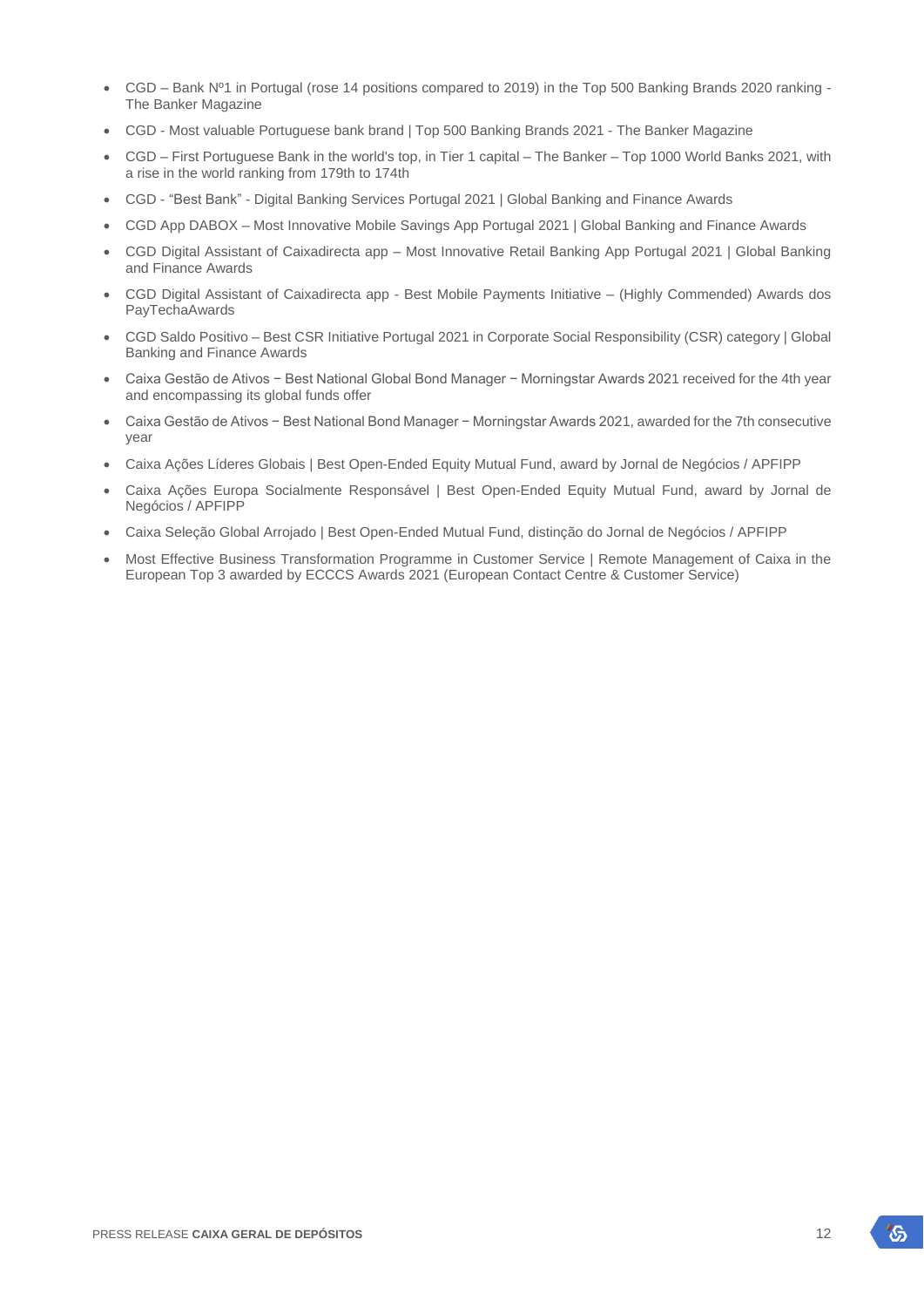## **DOMESTIC AND INTERNATIONAL ACTIVITY**

Domestic activity's contribution to CGD Group's net income in December 2021 was up 12.8% to €449.4 million against €398.5 million for the same period of the preceding year.

Three positive factors, that offset the decrease in net interest income, made a contribution to the net income growth: the increase in income from services and commissions, associated with the placement of investment funds, financial insurance and new loans granting (up €32.0 million); the €125.6 million increase in net trading income; and the 13.4% reduction of operating costs.

Core operating income was up by a year-on-year €56.8 million from €497.8 million to €554.6 million (+11.4%). This increase is due to the exceptionally favourable evolution of operating costs (down €82.3 million) and, to a lesser extent, the €56.0 million increase in commissions earnings which offset the reduction in net interest income, including income from equity instruments.

In the twelve months of 2021, impaired credit net of reversals was down compared to the same period of 2020, when the preventive action on a possible deterioration of the credit portfolio, resulting from the pandemic context, started.

 $(TU)$  in Million)

|                                                                 |         | <b>Domestic Activity</b> |                          | (CUR MIIIIUII)<br><b>International Activity</b> |         |          |  |  |
|-----------------------------------------------------------------|---------|--------------------------|--------------------------|-------------------------------------------------|---------|----------|--|--|
|                                                                 |         |                          |                          | Restated                                        |         |          |  |  |
| CONTRIBUTION TO CONSOLIDATED P&L (*)                            | 2020-12 | 2021-12                  | Change                   | 2020-12                                         | 2021-12 | Change   |  |  |
|                                                                 |         |                          | (%)                      |                                                 |         | $(\%)$   |  |  |
| Net interest income                                             | 673.8   | 597.8                    | $-11.3%$                 | 377.9                                           | 408.2   | 8.0%     |  |  |
| Income from equity instruments                                  | 18.2    | 12.7                     | $-30.1%$                 | 0.3                                             | 0.3     | 2.6%     |  |  |
| Net fees and commissions                                        | 420.2   | 476.2                    | 13.3%                    | 80.0                                            | 88.4    | 10.4%    |  |  |
| Net trading income                                              | 13.2    | 138.8                    | $\overline{\phantom{a}}$ | 37.2                                            | 37.0    | $-0.6%$  |  |  |
| Other operating income                                          | 57.3    | 28.5                     | $-50.2%$                 | 4.0                                             | 6.7     | 68.4%    |  |  |
| <b>Total operating income</b>                                   | 1,182.6 | 1,254.0                  | 6.0%                     | 499.5                                           | 540.6   | 8.2%     |  |  |
| Employee costs                                                  | 359.1   | 281.0                    | $-21.8%$                 | 151.8                                           | 151.3   | $-0.3%$  |  |  |
| Administrative expenses                                         | 185.1   | 173.6                    | $-6.2%$                  | 84.2                                            | 82.2    | $-2.4%$  |  |  |
| Depreciation and amortisation                                   | 70.2    | 77.5                     | 10.5%                    | 27.4                                            | 31.9    | 16.6%    |  |  |
| <b>Operating costs</b>                                          | 614.4   | 532.1                    | $-13.4%$                 | 263.4                                           | 265.4   | 0.8%     |  |  |
| Net operating income before impairments                         | 568.3   | 721.9                    | 27.0%                    | 236.1                                           | 275.2   | 16.6%    |  |  |
| Credit impairment (net)                                         | 103.0   | 12.9                     | $-87.5%$                 | 60.9                                            | 28.3    | $-53.5%$ |  |  |
| Provisions and impairments of other assets (net)                | $-44.4$ | 97.6                     |                          | 31.6                                            | 6.7     | $-78.7%$ |  |  |
| Net operating income                                            | 509.7   | 611.4                    | 20.0%                    | 143.6                                           | 240.2   | 67.2%    |  |  |
| Income tax                                                      | 152.0   | 215.4                    | 41.7%                    | 20.0                                            | 58.1    | 190.7%   |  |  |
| Net operat. inc. after tax and before non-controlling interests | 357.7   | 396.1                    | 10.7%                    | 123.6                                           | 182.0   | 47.2%    |  |  |
| Non-controlling interests                                       | 2.6     | 2.3                      | $-11.6%$                 | 28.9                                            | 48.1    | 66.1%    |  |  |
| Results from subsidiaries held for sale                         | 0.0     | 0.0                      |                          | $-2.5$                                          | $-1.5$  |          |  |  |
| Results of associated companies                                 | 43.4    | 55.6                     | 28.3%                    | 0.9                                             | 1.5     |          |  |  |
| Net income                                                      | 398.5   | 449.4                    | 12.8%                    | 93.1                                            | 133.9   | 43.9%    |  |  |

(\*) Pure intragroup transactions with no impact on consolidated net income are not eliminated.

The international business area's contribution to consolidated net income in December 2021 was up 43.9% over December 2020 to €133.9 million. The main contributions to income from international activity until the end 2021 were from BNU Macau (€47.9 million), BCI Mozambique (€34.9 million) and Banco Caixa Geral in Angola (€22.6 million).

In 2021, total operating income from international activity was up 8.2% over the same period of the preceding year, with special reference to the positive variation in net interest income (+8.0%). Operating costs

presented a stable evolution, recording €265.4 million, similar to the previous year.Provisions and impairments were down €57.4 million year on year. These developments positively affected the contribution of international activity to CGD Group's net income in December 2021.

In early October, CGD inaugurated its Representative Office in Luxembourg, with the aim of promoting all the products and services available in CGD's branch network in Portugal, to customers residing in Luxembourg.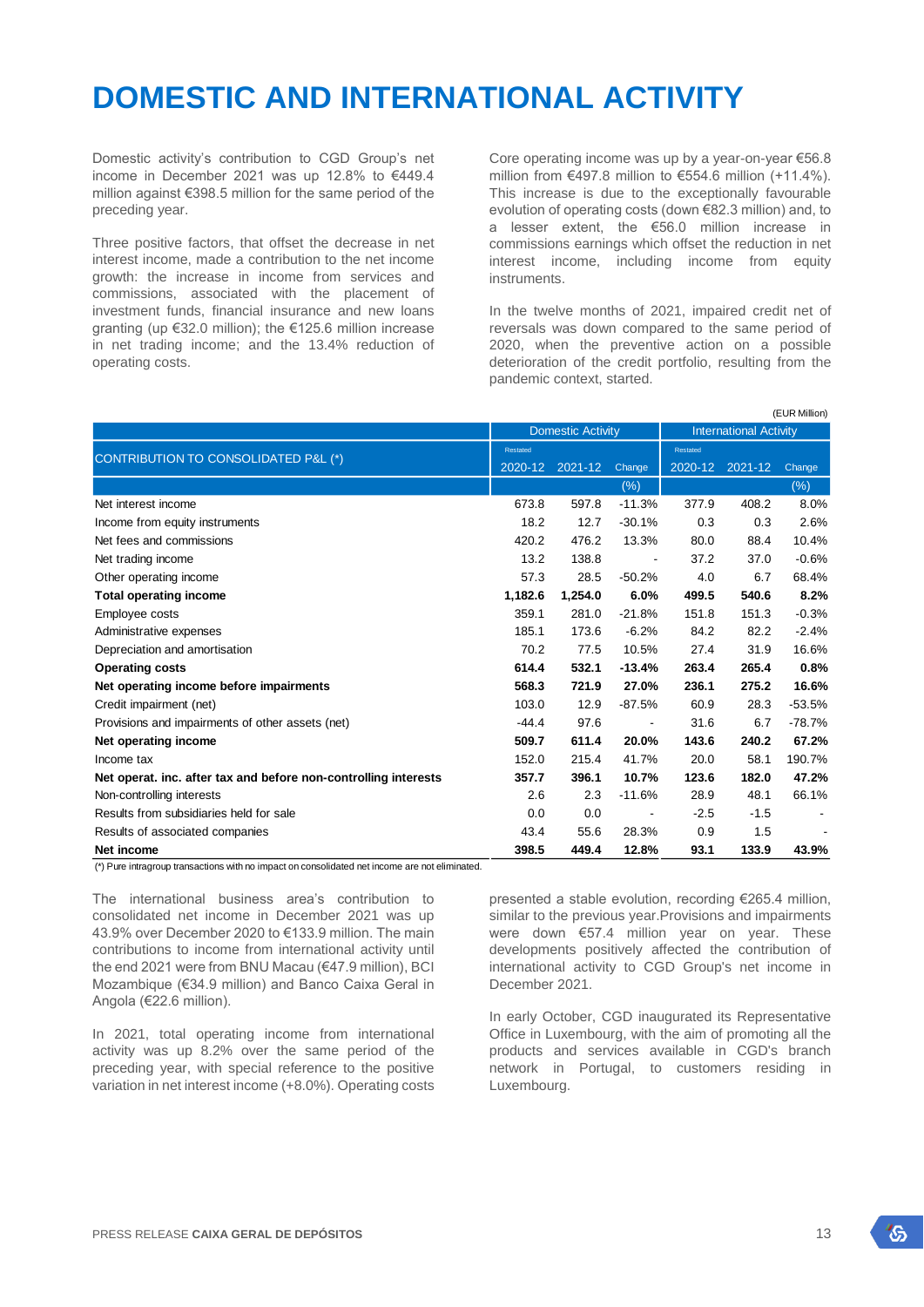## **CONSOLIDATED ACCOUNTS AND SEPARATE ACCOUNTS – CGD, S.A.**

|                                                        |                              |                     |              |                          |                          |                                    |                  | (EUR Thousand) |
|--------------------------------------------------------|------------------------------|---------------------|--------------|--------------------------|--------------------------|------------------------------------|------------------|----------------|
|                                                        | <b>Consolidated Activity</b> |                     |              |                          |                          | <b>Separate Activity</b>           |                  |                |
|                                                        | Restated                     |                     |              |                          | <b>Restated</b>          |                                    |                  |                |
| <b>INCOME STATEMENT</b>                                | 2020-12                      | 2021-12             |              | Change                   |                          | 2021-12                            | Change           |                |
|                                                        |                              |                     | <b>Total</b> | (%)                      |                          |                                    | <b>Total</b>     | (% )           |
| Interest and similar income                            |                              | 1,513,091 1,459,153 | $-53,938$    |                          |                          | -3.6% 1,107,766 1,005,004 -102,762 |                  | $-9.3%$        |
| Interest and similar costs                             | 461,794                      | 453,335             | $-8,458$     | $-1.8%$                  | 366,403                  | 344,525                            | $-21,878$        | $-6.0%$        |
| Net interest income                                    |                              | 1,051,297 1,005,818 | $-45,479$    | $-4.3%$                  | 741,363                  | 660,479                            | $-80,884$        | $-10.9%$       |
| Income from equity instruments                         | 18,554                       | 13,066              | $-5,488$     | $-29.6%$                 | 91,529                   | 71,172                             | $-20,357$        | $-22.2%$       |
| Net interest inc. incl. inc. from eq. investm.         |                              | 1,069,851 1,018,883 | $-50,968$    | $-4.8%$                  | 832,892                  |                                    | 731,651 -101,241 | $-12.2%$       |
| Fees and commissions income                            | 615,072                      | 689,597             | 74,525       | 12.1%                    | 508,928                  | 562,652                            | 53,723           | 10.6%          |
| Fees and commissions expenses                          | 114,784                      | 124,864             | 10,081       | 8.8%                     | 88,752                   | 98,272                             | 9,520            | 10.7%          |
| Net fees and commissions                               | 500,288                      | 564,733             | 64,445       | 12.9%                    | 420,176                  | 464,379                            | 44,203           | 10.5%          |
| Net trading income                                     | 50,772                       | 175,736             | 124,964      | 246.1%                   | 22,758                   | 131,750                            | 108,992          | 478.9%         |
| Other operating income                                 | 34,545                       | 13,604              | $-20,941$    | $-60.6%$                 | 40,132                   | $-3,653$                           | $-43,785$        |                |
| Non-interest income                                    | 585,606                      | 754,074             | 168,468      | 28.8%                    | 483,066                  | 592,475                            | 109,410          | 22.6%          |
| <b>Total operating income</b>                          |                              | 1,655,457 1,772,957 | 117,500      |                          | 7.1% 1,315,958 1,324,126 |                                    | 8,168            | 0.6%           |
| Employee costs                                         | 510,961                      | 432,288             | $-78,673$    | $-15.4%$                 | 371,248                  | 291,595                            | $-79,653$        | $-21.5%$       |
| Administrative expenses                                | 242,616                      | 234,709             | $-7,907$     | $-3.3%$                  | 190,532                  | 179,136                            | $-11,396$        | $-6.0%$        |
| Depreciation and amortisation                          | 97,535                       | 108,830             | 11,295       | 11.6%                    | 75,041                   | 82,941                             | 7,900            | 10.5%          |
| Operating costs                                        | 851,111                      | 775,827             | $-75,284$    | $-8.8%$                  | 636,821                  | 553,672                            | $-83,149$        | $-13.1%$       |
| Net operating income before impairments                | 804,345                      | 997,130             | 192,785      | 24.0%                    | 679,137                  | 770,454                            | 91.317           | 13.4%          |
| Credit impairment                                      | 269,786                      | 205,061             | $-64,725$    | $\blacksquare$           | 219,255                  | 172,757                            | $-46,497$        | $-21.2%$       |
| Credit recoveries                                      | $-105,939$                   | $-163,840$          | $-57,901$    |                          | $-99,755$                | $-152,819$                         | $-53,064$        |                |
| Provisions for reduction of employees                  | $-60,358$                    | 105,123             | 165,481      | $\overline{\phantom{a}}$ | $-59,846$                | 105,921                            | 165,767          |                |
| Provisions for guarantees and other commitments        | 37,855                       | $-18,665$           | $-56,520$    | $\overline{\phantom{a}}$ | 36,599                   | $-19,564$                          | $-56, 163$       |                |
| Other provisions and impairments                       | 9,717                        | 17,836              | 8,119        | 83.6%                    | 16,531                   | 13,909                             | $-2,622$         | $-15.9%$       |
| <b>Provisions and impairments</b>                      | 151,061                      | 145,514             | $-5,547$     | $-3.7%$                  | 112,784                  | 120,205                            | 7,422            | 6.6%           |
| Net operating income                                   | 653,285                      | 851,616             | 198,331      | 30.4%                    | 566,354                  | 650,249                            | 83,895           | 14.8%          |
| Income Tax                                             | 171,954                      | 273,523             | 101,569      | 59.1%                    | 147,298                  | 208,715                            | 61,417           | 41.7%          |
| of which Contribution on the banking sector            | 27,864                       | 28,733              | 868          | 3.1%                     | 27,565                   | 28,555                             | 991              | 3.6%           |
| Net op. inc. after tax and before non-controlling int. | 481,330                      | 578,093             | 96,762       | 20.1%                    | n.a.                     | n.a.                               | n.a.             | n.a.           |
| Non-controlling interests                              | 31,508                       | 50,334              | 18,826       | 59.8%                    | n.a.                     | n.a.                               | n.a.             | n.a.           |
| Results of associated companies                        | 44,309                       | 57,129              | 12,820       | 28.9%                    | n.a.                     | n.a.                               | n.a.             | n.a.           |
| Results of subsidiaries held for sale                  | $-2,540$                     | $-1,527$            | 1,013        |                          | n.a.                     | n.a.                               | n.a.             | n.a.           |
| Net income                                             | 491,592                      | 583,361             | 91,770       | 18.7%                    | 419,056                  | 441,534                            | 22,479           | 5.4%           |

The 2020 accounts of the consolidated activity were restated for comparability purposes due to the shareholder position in Banco Comercial do Atlântico (BCA) no longer being classified under "Non-current assets held for sale", in December 2021. The 2020 accounts of the separate activity were restated for comparability purposes due to the merger of Caixa Leasing e Factoring SA into Caixa Geral de Depósitos SA in December 2020.